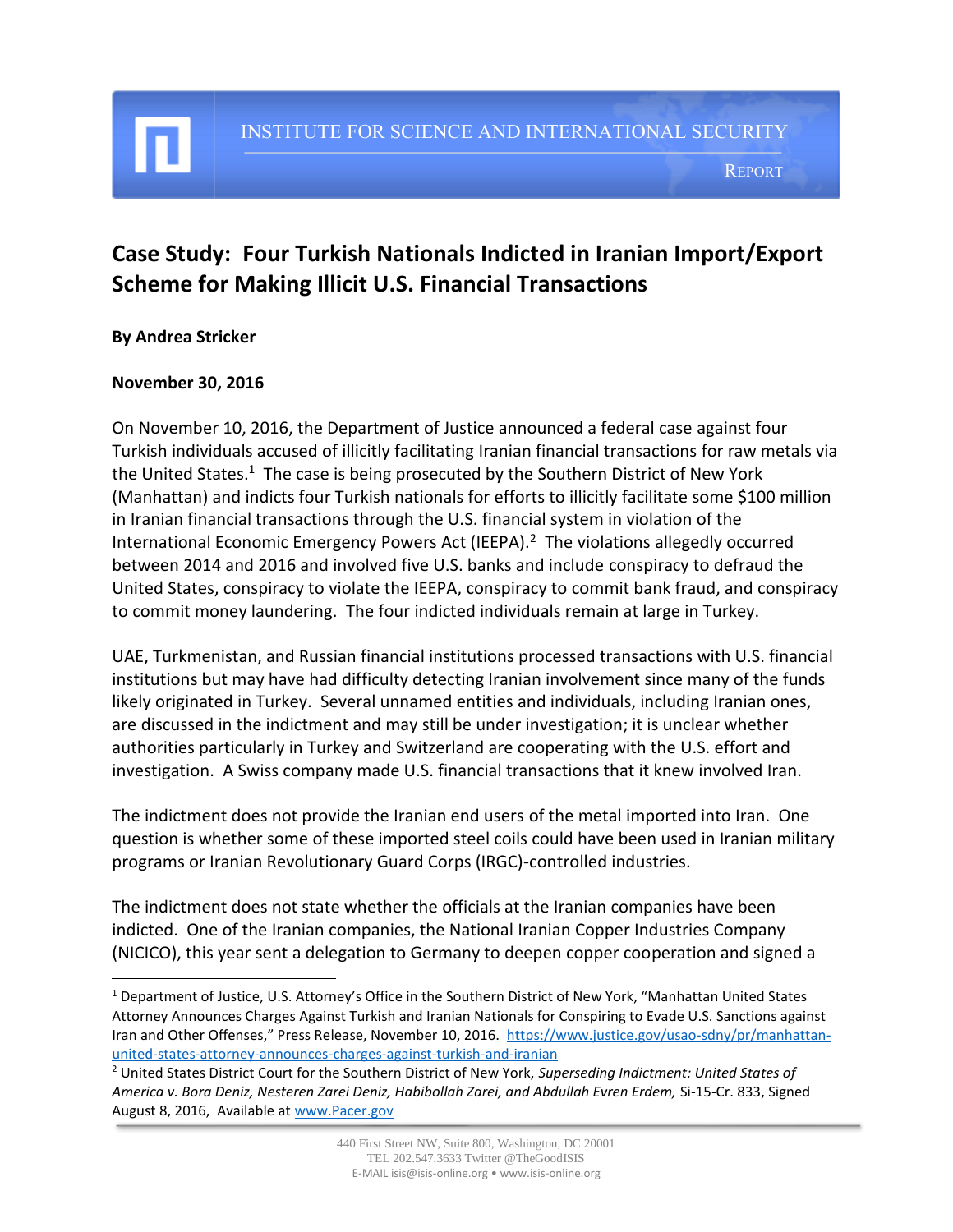memorandum of understanding with Mansfelder Kupfer und Messing to help Iran develop its copper industry.<sup>3</sup> NICICO is freer to conduct licit business following the lifting of major U.S. and EU sanctions against Iran in January 2016 following the implementation of the Iran nuclear deal, or Joint Comprehensive Plan of Action (JCPOA). Yet Mansfelder Kupfer und Messing and other companies seeking investment in Iran's copper industry should be advised that they are doing business with an entity that violates U.S. financial sanctions and which could in fact be sanctioned by the U.S. Treasury, particularly by the new administration.

The indictment does not state whether the United States is seeking the extradition of the four individuals from Turkey or is further investigating the Iranian companies and individuals involved.

The indictment and the accompanying press release do not state whether the prosecutor had attempted to extradite any of the individuals prior to making the indictment public. The public affairs division of the U.S. Attorney's office in the Southern District of New York referred queries relating to such an extradition request to the State Department but was not sure that State would respond either. This leads to a question, however, whether there was a disagreement between U.S. prosecutors and the State Department over an extradition or lure request. We have learned that the State Department hesitated to grant extradition or lure requests on Iranian cases for fear of negatively affecting the negotiations of the Joint Comprehensive Plan of Action, known as the Iran nuclear deal.

The public affairs office also deferred to the Treasury Department over whether it would sanction companies or individuals involved in these schemes. In addition, it is unclear if the Turkish government is taking action against the indicted Turkish nationals.

## **Metals Import/Export Scheme**

This case indicts four family members and Turkish import/exporters (two of which have dual Iranian nationality) who allegedly helped the Iranian government and other entities in Iran to export thousands of tons of electrolytic copper cathode<sup>4</sup> to Turkish customers and possibly others, and helped Iran import hot rolled coil steel from Switzerland via Russia. They helped process transactions through New York financial institutions in violation of U.S. sanctions on Iran. The four indicted include Habibollah Zarei, Nesteren Zarei Deniz, Bora Deniz, and Abdullah Evren Erdem. Habibollah Zarei is 67 and a dual citizen of Turkey and Iran. He is the father of Nesteren Zarei Deniz, who is also of dual Turkish and Iranian citizenship, and is married to husband Bora Deniz. Zarei is also father-in-law to Abdullah Evren Erdem. Two of their companies used in the scheme were Taha Kiymetli Madenler Ticareti A.S. or "Taha" and Z ve Z

 $\overline{a}$ 3 John Lee, "German Firm to Invest 1 Billion Euros in Iran's Copper Industry," Iran Business News via IRNA, February 5, 2016,<http://www.iran-bn.com/2016/02/05/german-firm-to-invest-e1b-in-irans-copper-industry/>

<sup>4</sup> Otherwise known as refined copper. For example, electrolytic copper cathode is the primary raw material used in the production of copper rod for the wire and cable industry. Copper is also used in the production of brass, copper tube, copper sheet products, and found in over 450 alloys [\(http://www.kennecott.com/library/media/1-](http://www.kennecott.com/library/media/1-Copper.pdf) [Copper.pdf](http://www.kennecott.com/library/media/1-Copper.pdf) ).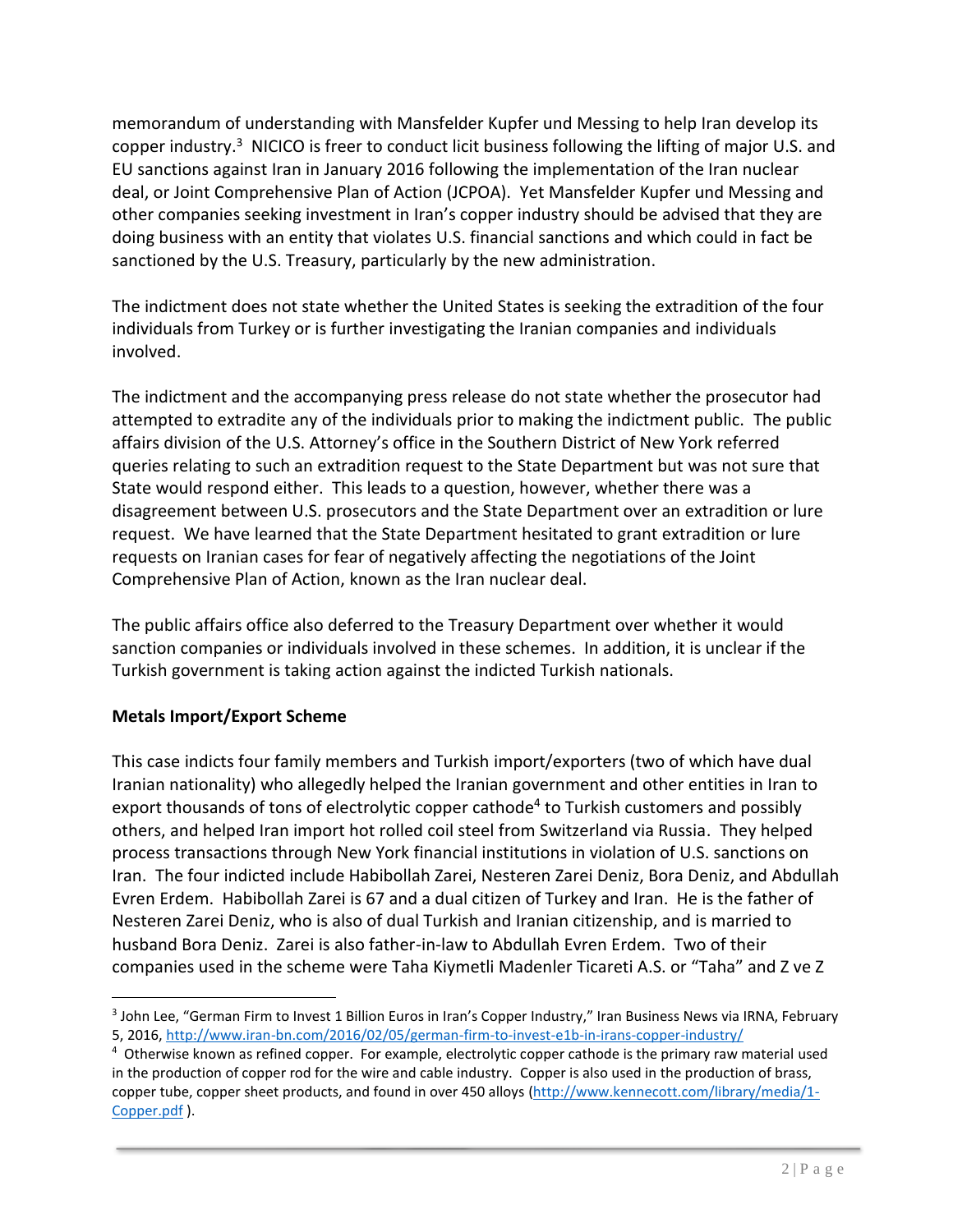Teknologi Muhenduslik Ve Insaat Taah A.S. or "Z ve Z." They also appear to have used a phony front company in Turkey called Evcan Medikal Urunleri Ticareti Ltd.

## *Electrolytic Copper Cathode Exports*

The four accused allegedly helped facilitate shipping and temporary storage for copper cathode in Turkey in order to then facilitate Iranian sales to Turkish customers, while directing and arranging payment for the goods via foreign countries in order to conceal transactions made via the United States. Financial transactions which were cleared through the United States broke U.S. law because they involved Iran. Financial transactions for the copper cathode were made via Turkey, the UAE, and Turkmenistan.

From November 2014 until at least December 2015, after the JCPOA negotiations were finalized, the four individuals allegedly worked with a company in Iran, referred to in the indictment as Iranian Company-1, to export the copper cathode for storage in Turkey. It appears from the indictment that Iranian Company-1 may have been a middleman working on behalf of NICICO, or the National Iranian Copper Industries Company. Iranian Company-1 inquired about warehousing the cargo in Turkey. In December 2014, Zarei described to his alleged coconspirators communications with NICICO about storing the copper in Turkey. In January 2015, Zarei e-mailed his coconspirators a blank letterhead of a company called Molinari Holding S.A., purportedly located in Belize. Molinari appears to be a phony front company used by Iranian Company-1 to facilitate the sale. Deniz e-mailed Zarei Deniz an invoice on Molinari letterhead about a shipment of 10,065.15 metric tons of copper cathode with a price of \$65,280,663.06 for delivery to Turkey.

Also in December 2014, Deniz forwarded an e-mail discussion with Turkish shipping agency representatives about a commercial shipping vessel sending the copper cathode to Turkey. A representative of Iranian Company-1 e-mailed regarding power of attorney from Molinari Co. to Evcan Medikal Urunleri Ticareti Ltd., apparently a phony front company used by the four accused to arrange the purchase in Turkey. Meanwhile, the accused referred in e-mails to business expenses and costs incurred by their company Taha. In February 2015, Erdem emailed his associates 32 cargo manifests for several thousand tons of the copper cathode identifying Molinari as the shipper and consignee and Evcan Medikal as the party to be notified.

Also in February, Zarei Deniz sent an e-mail to her associates from another representative of Iranian Company-1 requesting an invoice to an unidentified entity in Turkey, referred to as Turkish Company-1. The invoice would be for the sale of 100 metric tons of copper cathode and needed to provide payment instructions for an entity in the UAE, referred to as UAE Company-1, to make a payment for the goods through a bank located in the United States. Next, Zarei Deniz e-mailed Turkish Company-1, Iranian Company-1, and the alleged coconspirators an invoice on Molinari letterhead for 105 metric tons of copper cathode for the price of \$604,060.89 for delivery in Turkey. Deniz then sent an e-mail to the four accused and Iranian Company-1 representatives regarding a SWIFT message about the transfer of the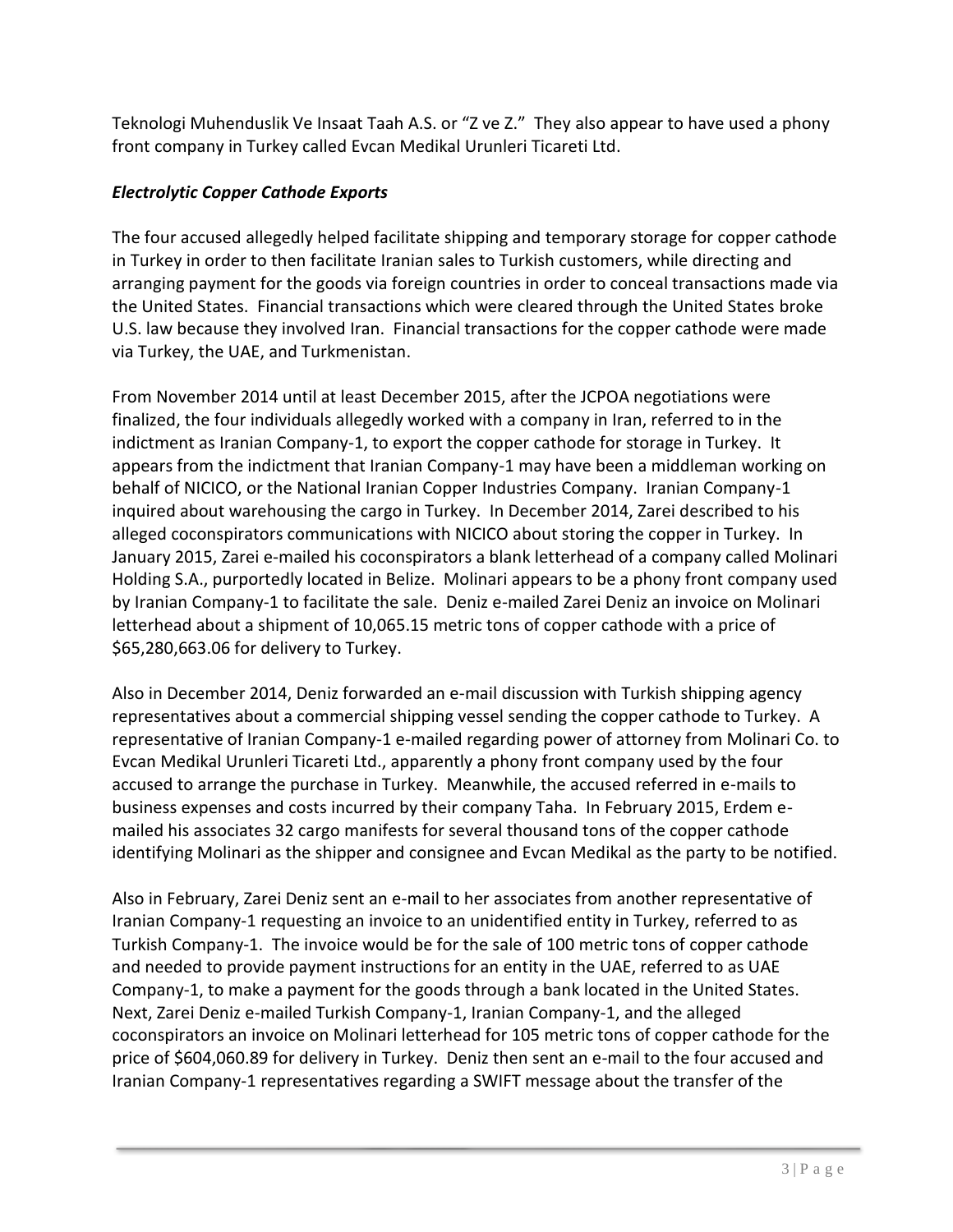\$604,060.89 from a Turkish company to a UAE company and identifying a U.S. bank for the transaction.

In March 2015, Deniz sent an e-mail to the accused and an Iranian Company-1 representative containing a SWIFT message for the transfer of \$1,448,250 from a second Turkish company, identified as Turkish Company-2, to Molinari at an account in Turkmenistan and identifying a U.S. corresponding account. That month, Deniz sent another e-mail attaching a different SWIFT message for the transfer of \$1,442,613.41 from Turkish Company-2 to Molinari at an account in Turkmenistan, again identifying a U.S. corresponding account. In June 2015, Zarei Deniz sent an e-mail to representatives of a Turkish bank regarding questions they had about Molinari. Zarei Deniz described Molinari as a company that deals in "wholesale iron, steel, and other metals and had stocks available in Turkey." It did not disclose the involvement of Iranian Company-1.

Between February and November 2015, the indictment states, the Turkish coconspirators allegedly caused 79 U.S. dollar wire transfers from Turkish Company-2 to UAE Company-1 and Molinari totaling \$102.69 million, which were processed by U.S. banks.

## *Hot Rolled Steel Coil Imports*

From December 2014 to January 2016, the alleged Turkish coconspirators worked to arrange the purchase and import by Iran of hundreds of tons of hot rolled steel coils from a Swiss company via shipment to a Russian location, where they were sent onward to Iran. The four accused allegedly caused U.S. banks to process hundreds of thousands of dollars in financial transactions on behalf of two unnamed Iranian companies, called Iranian Company-2 and Iranian Company-3 in the indictment. These financial transactions were made via Turkey and Russia.

In February 2015, Zarei Deniz e-mailed a representative of an unidentified Swiss company requesting a discount on the purchase of 500 metric tons of hot rolled steel coil for delivery to a location in Russia. Deniz soon confirmed acceptance of the Swiss company's price. In March, the Swiss company sent a contract of sale between it and Z ve Z Teknologi Muhenduslik Ve Insaat Taah A.S. for the steel and an invoice for 480 metric tons of steel priced at \$213,600. Payment instructions included information for payment to a U.S. bank. That month, Zarei Deniz sent an e-mail to representatives of a Turkish bank with instructions for making an international wire transfer to the Swiss company for \$64,080 and indicated the U.S. bank as the correspondent bank. The U.S. bank subsequently processed the wire transfer from a Z ve Z account at the Turkish bank to the Swiss company's account in Russia.

In April 2015, the Swiss company informed Z ve Z that deliveries of the steel had begun at the Russian location. Zarei Deniz sent an e-mail to the Swiss company stating "…I will nominate you the importer in Iran and the shipping documents must be in the importer's name." Zarei Deniz then sent an e-mail to a shipping company regarding a shipment of 476 metric tons of steel from Russia and identifying a port in Iran as the destination. The accused requested a new quote for 500 metric tons of steel. Zarei Deniz sent an e-mail to the Swiss company about a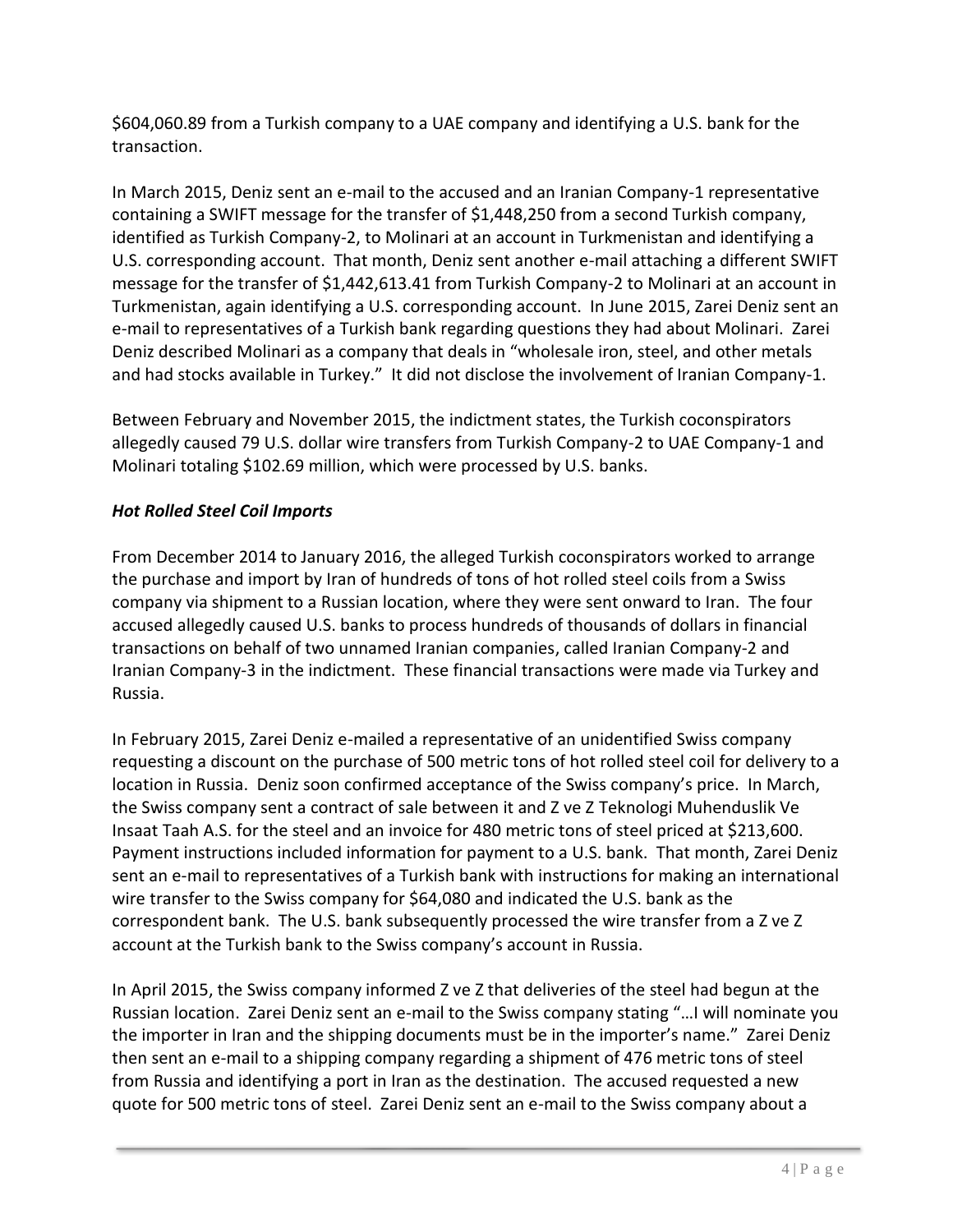SWIFT wire transfer of \$147,740 from Z ve Z in Turkey to the Swiss company's account in Russia through the same U.S. bank.

In May 2015, Deniz sent an e-mail containing an invoice from Z ve Z to Iranian Company-2 for the sale of 476 metric tons of steel for a price of \$202,330. The Swiss company sent a draft bill of lading regarding the shipment of the steel to a port in Iran with Iranian Company-2 as the consignee. Zarei Deniz then sent an e-mail to the Swiss company for an additional purchase of 1,000 metric tons of steel for which the Swiss company provided an invoice for \$375,000 and specifications for delivery in Russia and payment via the U.S. bank. The U.S. bank then processed a wire transfer of \$112,485 from the Z ve Z account in Turkey to the Swiss company account in Russia. A shipping company then e-mailed Zarei Deniz and Deniz and attached an invoice for the delivery and instructed payment via another U.S. bank.

In July 2015, the month the JCPOA negotiations ended, Deniz e-mailed the Swiss company attaching a SWIFT confirmation of payment for \$264,806.25 to the company. Zarei Deniz sent an e-mail to the Swiss company regarding the 1,000 metric tons of steel and instructed that upon delivery in Iran, half would go to Iranian Company-2 and the other half to Iranian Company-3.

Zarei Deniz then received an e-mail from the Swiss company about an apparently new purchase of 480 metric tons of steel for delivery at a location in Russia and payment instructions noting a U.S. bank for payments.

# **Lessons and Observations**

This case shows the methods for how Iran successfully imports and exports dual-use goods, which may or may not be covered by international, regional, or unilateral sanctions but involve major transactions in foreign currencies that must touch the U.S. financial system to be converted to dollars, and therefore violate U.S. laws. Iran carries out similar concealment efforts for these transactions as it uses for illicit procurements of nuclear, missile, and military goods. It uses foreign trading companies, circuitous shipping routes, and conceals the originator or end destination of financial transactions. This case also shows that Iran is again exploiting SWIFT for illicit international transactions involving U.S. banks after it was cut off from the Belgium-based network in 2012. It received access again in February 2016 as part of European Union sanctions relief under the Joint Comprehensive Plan of Action.<sup>5</sup>

This case shows that a number of countries remain problematic for efforts to detect and block illicit financial transactions. Turkish financial institutions' due diligence efforts in particular are questionable since they came into possession of Iranian funds that were later transferred to foreign countries via the United States. Turkey has been working to implement Financial Action Task Force (FATF) recommendations since it was found to be a problematic jurisdiction in 2007.

l <sup>5</sup> "Iranian Banks Reconnected to SWIFT Network After Four-Year Hiatus," Reuters. February 17, 2016, <http://www.reuters.com/article/us-iran-banks-swift-idUSKCN0VQ1FD>